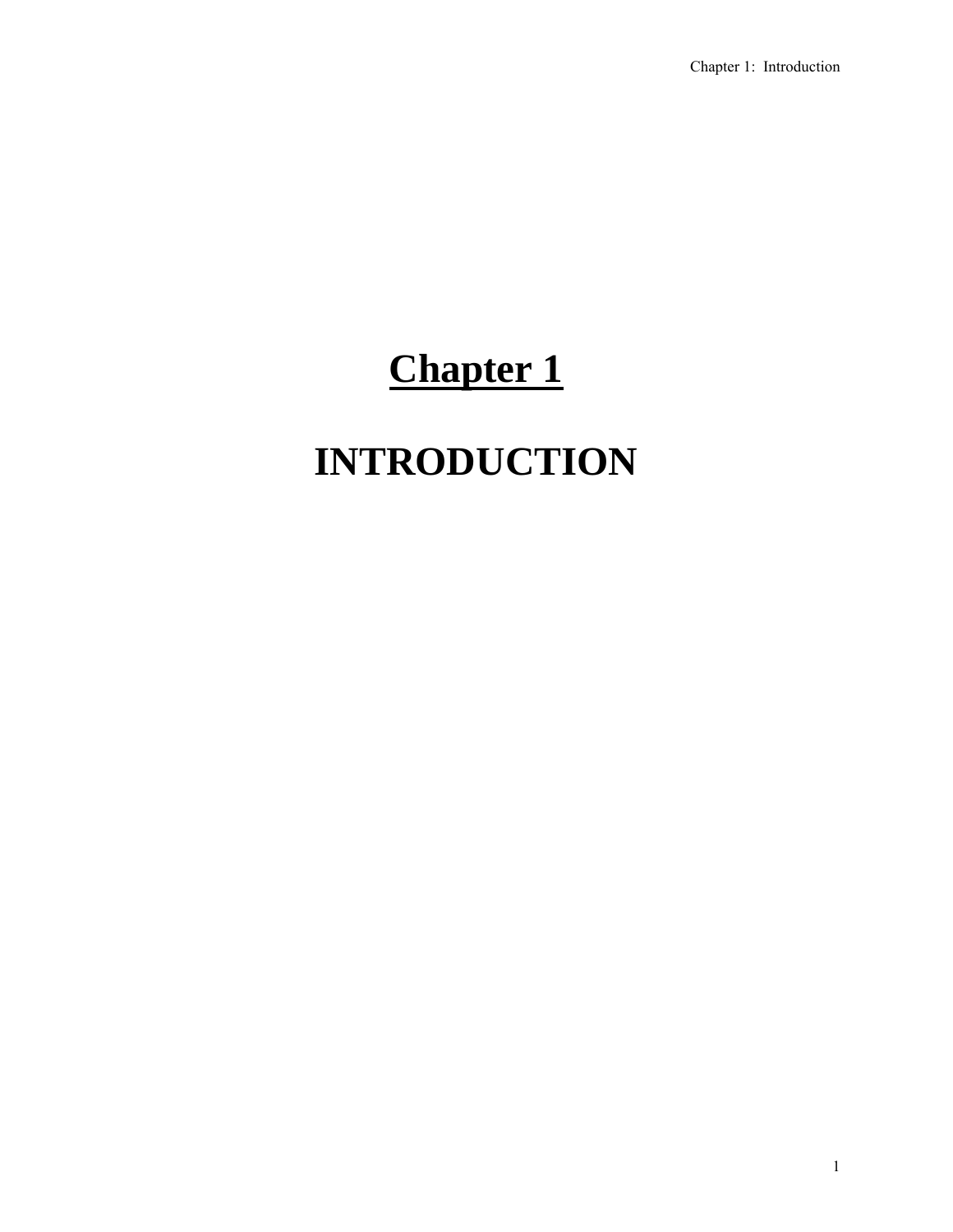#### **General Background**

The Atlantic States Marine Fisheries Commission (hereafter referred to as ASMFC or the Commission) is the principal agency responsible for the management of many diadromous fish species in state waters. The mission of the Commission's Habitat Program is to work through the Commission, in cooperation with appropriate agencies and organizations, to enhance and cooperatively manage vital fish habitat for conservation, restoration, and protection, and to support the cooperative management of Commission managed species*.* One of the primary tasks of the Habitat Program is to develop habitat source documents on topics of immediate and broad interest to ASMFC Commissioners that will provide needed information to the states. In this case, Commissioners requested detailed information on the habitat use, threats to habitat, and habitat research needs for all life stages of the ASMFC-managed diadromous species.

ASMFC coordinates interstate fishery management plans for seven diadromous fish species. Of these seven species, striped bass, Atlantic sturgeon, American shad, hickory shad, alewife, and blueback herring are anadromous; the only ASMFC-managed catadromous species is American eel. Throughout their life history, diadromous fishes occupy a broad range of rivers, bays, and estuaries from Florida to Canada, as well as the Atlantic Ocean. All diadromous fish share the common need for fresh, estuarine, and marine waters at various stages in their development. Some of these species, such as the alosines, share similar life history characteristics and range of habitat as well.

Under the 1996 reauthorization of the Magnuson-Stevens Fishery Conservation and Management Act, federal Fishery Management Councils were required to identify *essential fish habitat* (EFH) for all species under federal management; federal agencies proposing projects within EFH areas would then be required to consult with NMFS to determine the impact of those projects on EFH. This mandate was required only for federally managed species, not for species solely under the management authority of interstate Marine Fisheries Commissions. The ASMFC subsequently chose to adopt EFH designations prepared by the federal Fishery Management Councils for any species managed jointly or in association with the Councils. For species solely under Commission management, the Commission has chosen to identify all habitat and Habitat Areas of Particular Concern (HAPCs), but will refrain from identification of EFH. The HAPCs identified by the Commission do not require consultations, or any other regulatory compliance authority.

HAPCs are areas within EFH that may be designated according to the Essential Fish Habitat Final Rule (2002) based on one or more of the following considerations: (i) the importance of the ecological function provided by the habitat, (ii) the extent to which the habitat is sensitive to human-induced environmental degradation, (iii) whether, and to what extent, development activities are, or will be, stressing the habitat type, or (iv) the rarity of the habitat type. Since descriptions of EFH are not currently included in Commission Fishery Management Plans (FMPs), the HAPC definition has been modified to include areas within the species' habitat that satisfy one or more of the aforementioned criteria. A HAPC is a subset of habitats the species is known to occupy, and could include spawning habitat, nursery habitat for larvae, juveniles, and subadults, and/or some amount of foraging habitat for mature adults. HAPCs are geographic locations that are particularly critical to the survival of a species.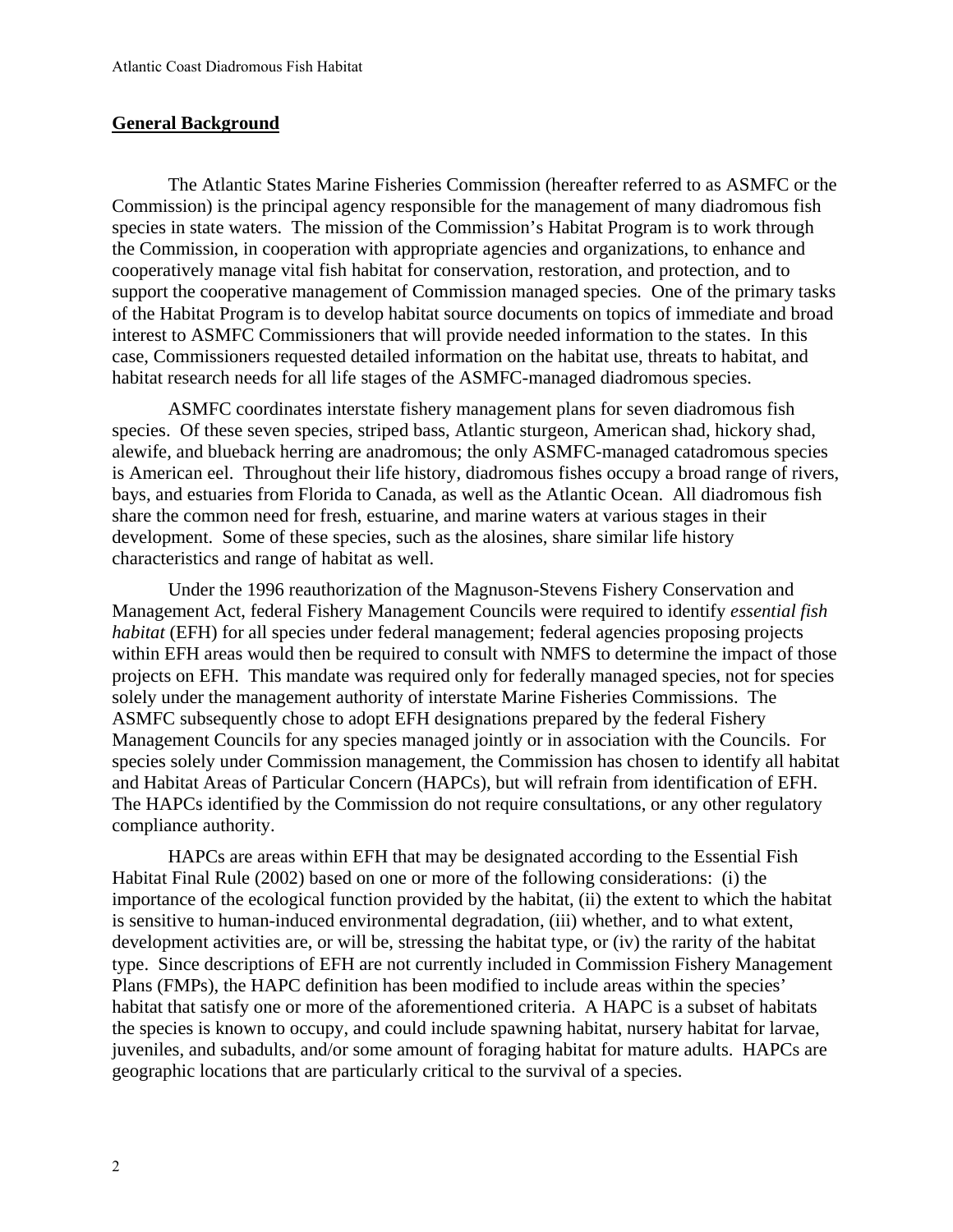All Atlantic coast states are impacted by numerous threats to their natural resources; diadromous fish species are particularly vulnerable because they utilize both coastal and inland habitat during portions of their life history. Poor water quality, altered habitat, blocked access, suboptimal conditions, and invasive species are just a few of the conditions that jeopardize many fish. According to the ASMFC Five-Year Strategic Plan (2009-2013), the loss and degradation of nearshore marine and estuarine fish habitat is a significant factor affecting the long-term sustainability of the nation's fisheries. Diadromous fish species occupy these habitats during a critical period in their life history; it is therefore imperative that fisheries managers provide coordinated management of these areas.

In 2006, the National Fish Habitat Action Plan (NFHAP) was adopted to address the need for improved coordination of fisheries conservation efforts throughout the nation. Currently, the existing NFHAP lacks a Habitat Conservation Plan that directly addresses the needs of diadromous fish species. This document will serve as a basis for the development of the diadromous portion of a conservation strategy for the Atlantic Coastal Fish Habitat Partnership (ACFHP). The ACFHP hopes to conserve habitat for Atlantic coastal, estuarine-dependent, and diadromous fish.

### **Ecological Significance of Diadromous Fish Species**

Diadromous fish have historically played a critical ecological role throughout the range of their habitats. For example, in freshwater, adult shad and river herring returning to spawn are assumed to be food for other fish, reptiles (e.g., snakes and turtles), birds (e.g., ospreys, green herons, eagles, cormorants), and mammals (e.g., mink). Egg, larval, and juvenile shad and river herring may also be consumed by both vertebrate and invertebrate predators in freshwater, estuarine, and nearshore environments. Shad and river herring, which spend several years in the marine environment growing to maturity, bring a significant source of nutrient input to freshwater and estuarine environments. In a second example, American eel are preyed upon by a variety of fish, mammals, and birds, including mink, raccoon, striped bass, and bald eagles. As American eel can contribute up to 25% of the biomass in individual systems, they may be a very important part of the food web. In a third example, documented freshwater predators of Atlantic sturgeon include gar and sea lamprey, and in marine waters, Atlantic sturgeon may be preyed upon by birds, seals, sharks, and other fish.

In addition, semelparous American shad in south Atlantic coastal rivers were a significant food source before their decline. Furthermore, adult blueback herring are commonly preyed upon by striped bass. Although striped bass populations were once depleted, they have now fully recovered; this increased predation may have contributed to a decline in blueback herring abundance in the Connecticut River since 1992. In recent years, predation on alewife and blueback herring by double-crested cormorants staging near the entrance to fishways has increased dramatically in Rhode Island rivers. Predation by otters and herons has also increased in the same area, but to a lesser extent.

Additionally, diadromous fish have historically been a significant food source for human consumption. The American shad is responsible for saving George Washington's army from starvation at Valley Forge during the winter of 1778. The spring American shad run up the Schuylkill River was so plentiful that thousands of fish were netted with each haul, providing enough fish to feed the starving soldiers. Another species, American eel, was once an important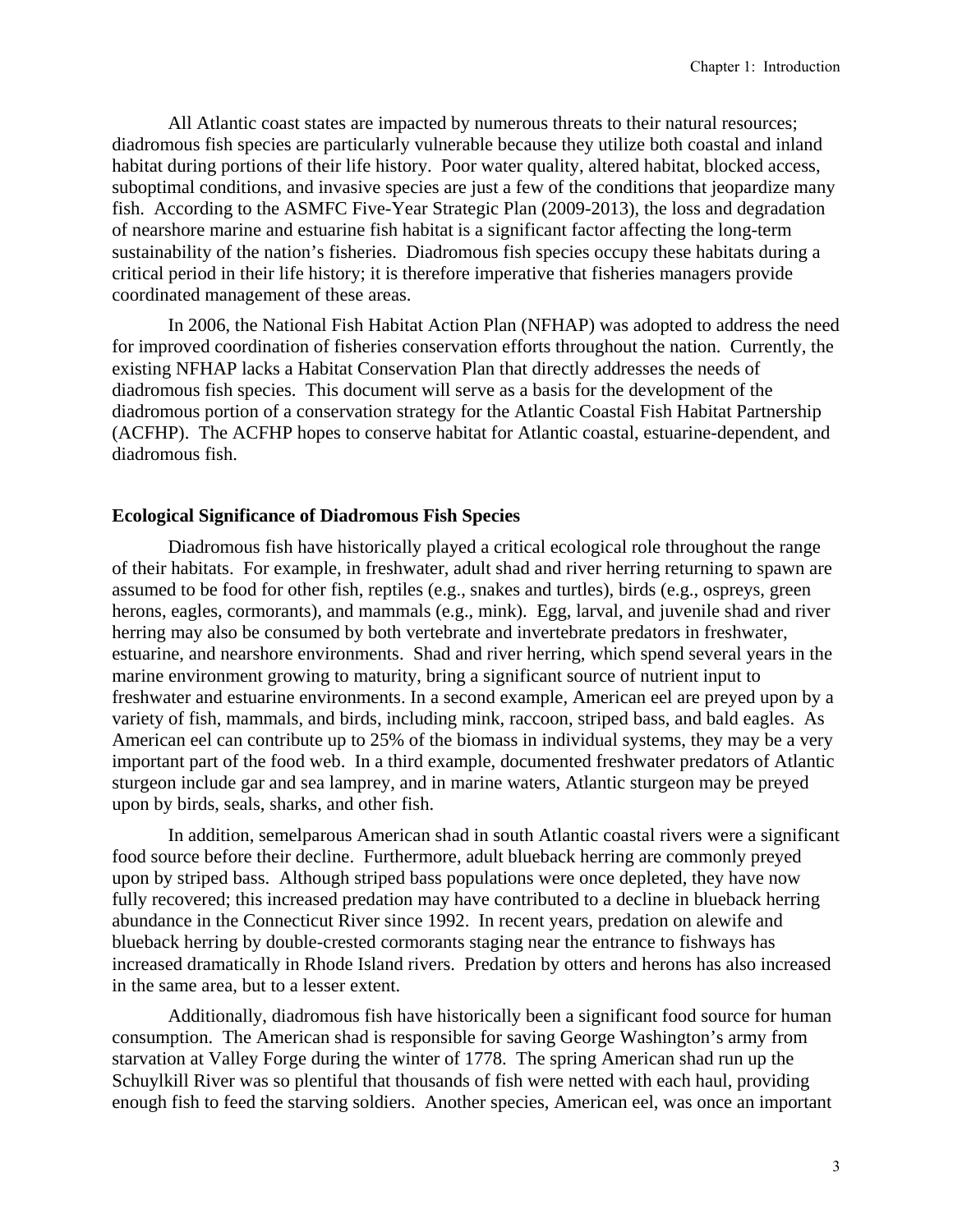food source to Native Americans and early European settlers due to their high nutritional value. They are considered to have the highest nutritional value of fish. In addition, Atlantic sturgeon have been a valuable resource since pre-colonial times. This species was often used by Native Americans, as evidenced by remains at archeological sites. Atlantic sturgeon were harvested as early as the 1600's by colonists, and were the primary cash crop in Jamestown before tobacco. Their leather was used for clothing and bookbinding, and swim bladders were used for carriage windows and to make gelatin for jellies, wine, beer, and glue. Atlantic sturgeon were also used as fertilizer for plants and fuel for steam-powered vessels. In the 1870's, a major fishery was established for caviar, and within a hundred years, the fishery had completely collapsed.

Most American shad stocks are at historically low levels, and landings have plummeted from a peak of 30,000 metric kg at the turn of the century to a low of 0.6 million kg in 1996. Hickory shad, whose meat is bony and regarded as inferior to American shad, but is prized for its roe, has supported minor commercial fisheries. It is highly sought after by sport fishermen when adults ascend rivers and tributaries during their spawning run, and numbers of fish and landings have increased significantly in recent years. For American eel, landings in the United States have fallen from a high of 1.8 million pounds in 1985 to a low of 641,000 pounds in 2002. For Atlantic sturgeon, in the late 1800's a caviar fishery was established, and by 1890, harvest peaked at approximately 3350 mt (7 million lbs), which lead to a significant reduction in population size. By 1901, landings were 10% of the former peak at 295 mt. Further reductions in populations occurred in the 1970's and 1990's, with landings in the 1990s averaging 84.2 mt. As a result, in 1998, the ASMFC initiated a 40-year commercial fishing moratorium.

#### **Document Content**

This document is the most comprehensive compilation of habitat information to date on Commission-managed diadromous species. The primary focus of this document is on inshore and nearshore habitats along the Atlantic coast for all life stages of the included species, but offshore habitat is also discussed. In contrast with the catadromous American eel, the six anadromous species discussed spawn in fresh or brackish waters and spend a portion of their juvenile/sub-adult life stage in freshwater and/or brackish waters. However, American eel spawn in saltwater; following an oceanic larval stage, they migrate to fresh or brackish waters to grow to maturity. Inland and coastal waters provide critical habitat for spawning, growth, feeding, and in some cases, residential habitat for diadromous fish species. Thus, impacts to these areas are likely to have consequences for species that rely on these areas.

In 1998, the Commission published the *ASMFC Guidance for the Development of FMP and Source Document Habitat Sections* (since revised in the *2008 ASMFC Habitat Program Operational Procedures Manual*), which served as the primary guide for preparation of this document. Currently, Commission FMPs and FMP amendments contain varying degrees of habitat information, including habitat-related management objectives and recommendations. Therefore, this document will serve as a tool for fisheries managers to amend existing FMPs to include the most current and comprehensive habitat information.

The Commission's FMP guidance document indicates that the best available information and data should be used in the development of habitat sections, including, but not limited to, peer reviewed literature, gray literature, personal communication with knowledgeable professionals, and unpublished information with adequate citations. In accordance with this directive, this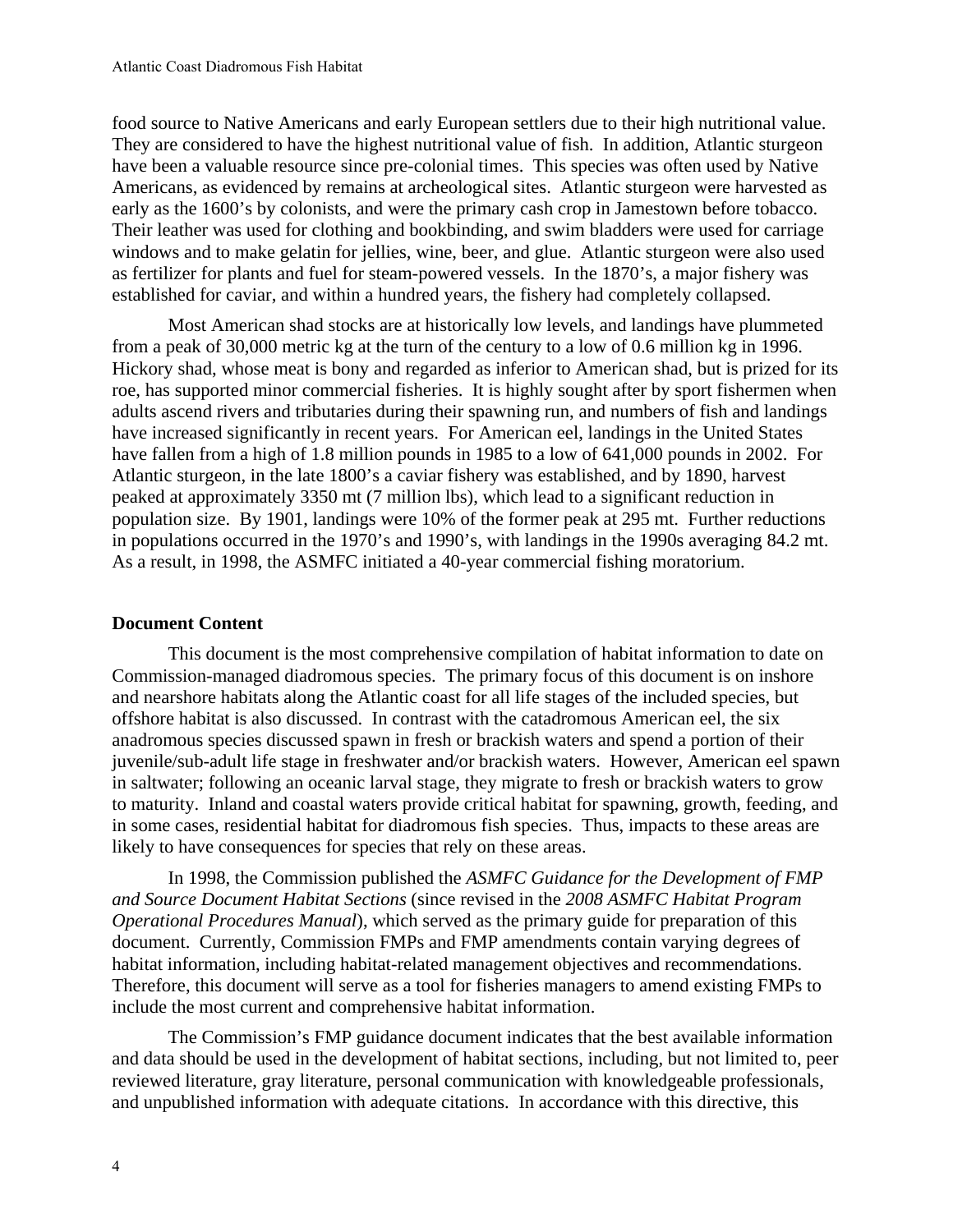document has utilized many available sources, including state, federal, and private sources to cover the major sections required for FMPs. Furthermore, maps were developed using a GIS interface that provide a comprehensive source of spawning habitat information for Commissionmanaged anadromous species (see DVD supplement).

The authors of this document mined existing data sources that identified confirmed or suspected habitats, and those that were deemed important or essential (see text of this document as well as tables included on supplemental DVD). Many new studies have been conducted in recent years, including physical, chemical, and ecological requirements, and are included in this document. Information about the condition of existing habitat has been assessed in some areas, as well as recommendations for reversing impacts or preserving the status quo.

In addition, all Atlantic coastal states submitted a State Wildlife Action Plan (SWAP) to the U.S. Fish and Wildlife Service in 2005. The purpose of the State Wildlife Grants Program is to provide federal dollars to every state and territory to support conservation efforts to prevent wildlife from becoming endangered. The amount of information on diadromous fish species varies within individual SWAPs, but collectively, this represents a significant amount of data that was not previously available before publication of this document. Inclusion of this information provides fish habitat managers with additional resources to identify and protect important habitats.

Unfortunately, we still lack a complete understanding of what habitats are essential to a given species, what the effects of anthropogenic activities are on habitat, and what can be done to mitigate these impacts. This document attempts to address some of these concerns. By identifying all known and suspected habitat, habitat managers can begin to piece together the full range of habitat that each species occupies. Information about physical, chemical, and ecological requirements may help managers to delineate essential habitat for each species at various life history stages. Where information exists on present condition of habitat, managers can predict the fate of resident species. Finally, recommendations for conservation and restoration can be developed to ensure that there will be adequate habitat for all diadromous fish species.